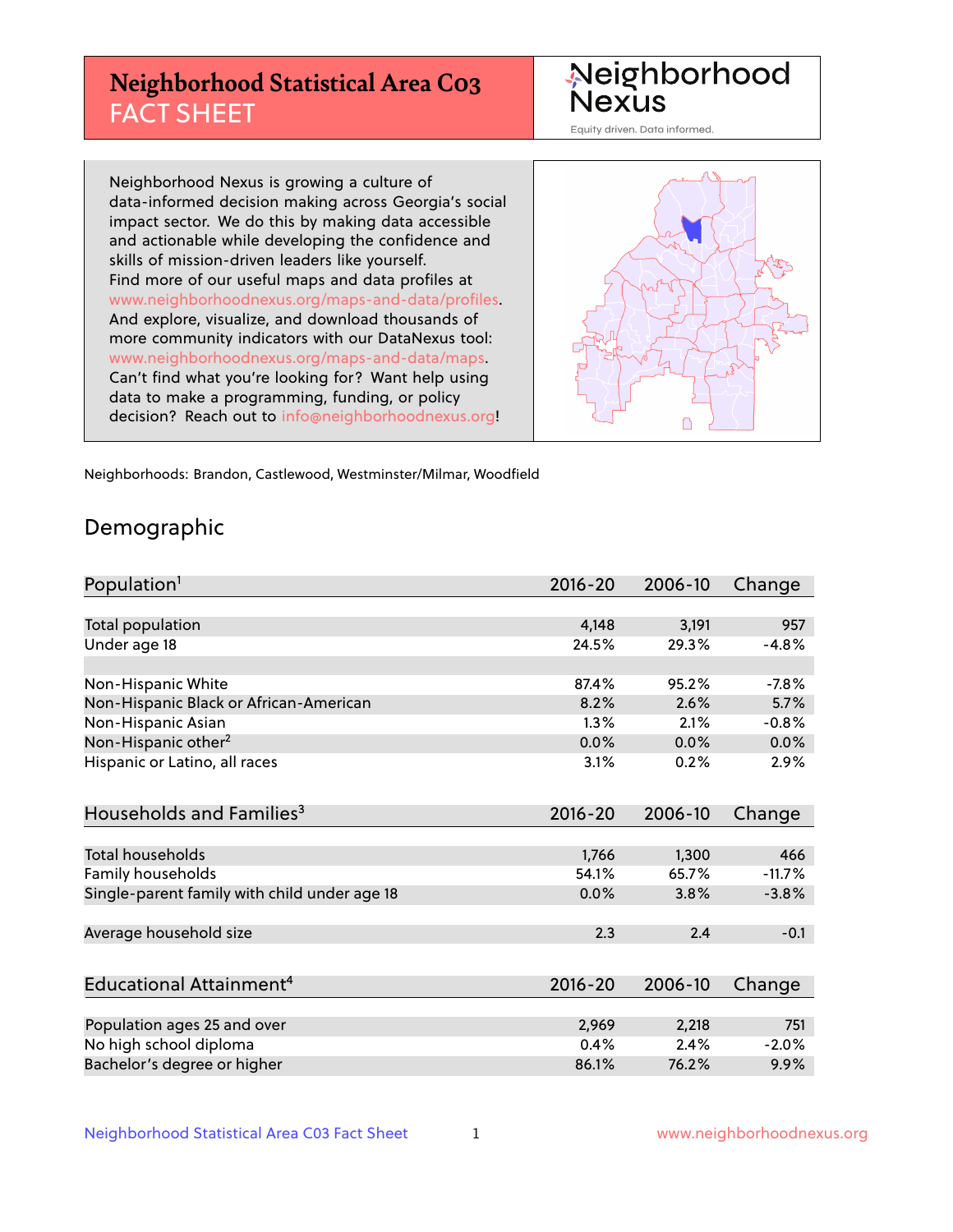# Change Measures, continued...

| Employment <sup>5</sup>                                 | $2016 - 20$ | 2006-10   | Change   |
|---------------------------------------------------------|-------------|-----------|----------|
| Total workers residing in Neighborhood Statistical Area | 1,468       | 750       | 718      |
| Workers with earnings \$1250/month or less              | 11.7%       | 12.7%     | $-1.0%$  |
| Workers with earnings \$1251/month to \$3333/month      | 11.6%       | 21.3%     | $-9.8%$  |
| Workers with earnings greater than \$3333/month         | 76.7%       | 66.0%     | 10.7%    |
|                                                         |             |           |          |
| Total jobs located in Neighborhood Statistical Area     | 3,572       | 1,825     | 1,747    |
| Jobs with earnings \$1250/month or less                 | 13.2%       | 24.6%     | $-11.4%$ |
| Jobs with earnings \$1251/month to \$3333/month         | 25.9%       | 42.6%     | $-16.7%$ |
| Jobs with earnings greater than \$3333/month            | 60.9%       | 32.8%     | 28.1%    |
|                                                         |             |           |          |
| Jobs/workers ratio                                      | 2.4         | 2.4       | $-0.0$   |
|                                                         |             |           |          |
| Income and Poverty <sup>6</sup>                         | 2016-20     | 2006-10   | Change   |
|                                                         |             |           |          |
| Median household income                                 | \$140,861   | \$131,920 | \$8,941  |
|                                                         |             |           |          |
| Population for whom poverty status is determined        | 4,097       | 3,133     | 964      |
| Population below poverty                                | 1.9%        | 2.4%      | $-0.5%$  |
|                                                         |             |           |          |
| Housing <sup>7</sup>                                    | 2016-20     | 2006-10   | Change   |
|                                                         |             |           |          |
| Total housing units                                     | 2,007       | 1,459     | 548      |
| Occupied housing units                                  | 88.0%       | 89.1%     | $-1.1%$  |
| Vacant housing units                                    | 12.0%       | 10.9%     | 1.1%     |
|                                                         |             |           |          |
| Occupied housing units                                  | 1,766       | 1,300     | 466      |
| Owner occupied housing units                            | 71.6%       | 77.9%     | $-6.3%$  |
| Renter occupied housing units                           | 28.4%       | 22.1%     | 6.3%     |
|                                                         |             |           |          |
| Access to a Vehicle <sup>8</sup>                        | $2016 - 20$ | 2006-10   | Change   |
|                                                         |             |           |          |
| Occupied housing units                                  | 1,766       | 1,300     | 466      |
| No vehicle available                                    | 5.0%        | 7.7%      | $-2.7%$  |
|                                                         |             |           |          |
| Crime Rates, per 10,000 Population <sup>9</sup>         | 2017-21     | 2012-16   | Change   |
|                                                         |             |           |          |
| All Part I crimes                                       | 113.8       | 228.0     | $-114.2$ |
| Violent crime                                           | 5.8         | 5.7       | 0.1      |
| Murder                                                  | 0.5         | 0.0       | 0.5      |
| Robbery                                                 | 2.4         | 4.0       | $-1.6$   |
| Aggravated assault                                      | 2.9         | 1.7       | 1.2      |
| Property crime                                          | 108.0       | 222.4     | $-114.3$ |
| <b>Burglary</b>                                         | 14.0        | 36.3      | $-22.3$  |
| Larceny                                                 | 83.9        | 171.3     | $-87.4$  |
| Vehicle theft                                           | 10.1        | 14.7      | $-4.6$   |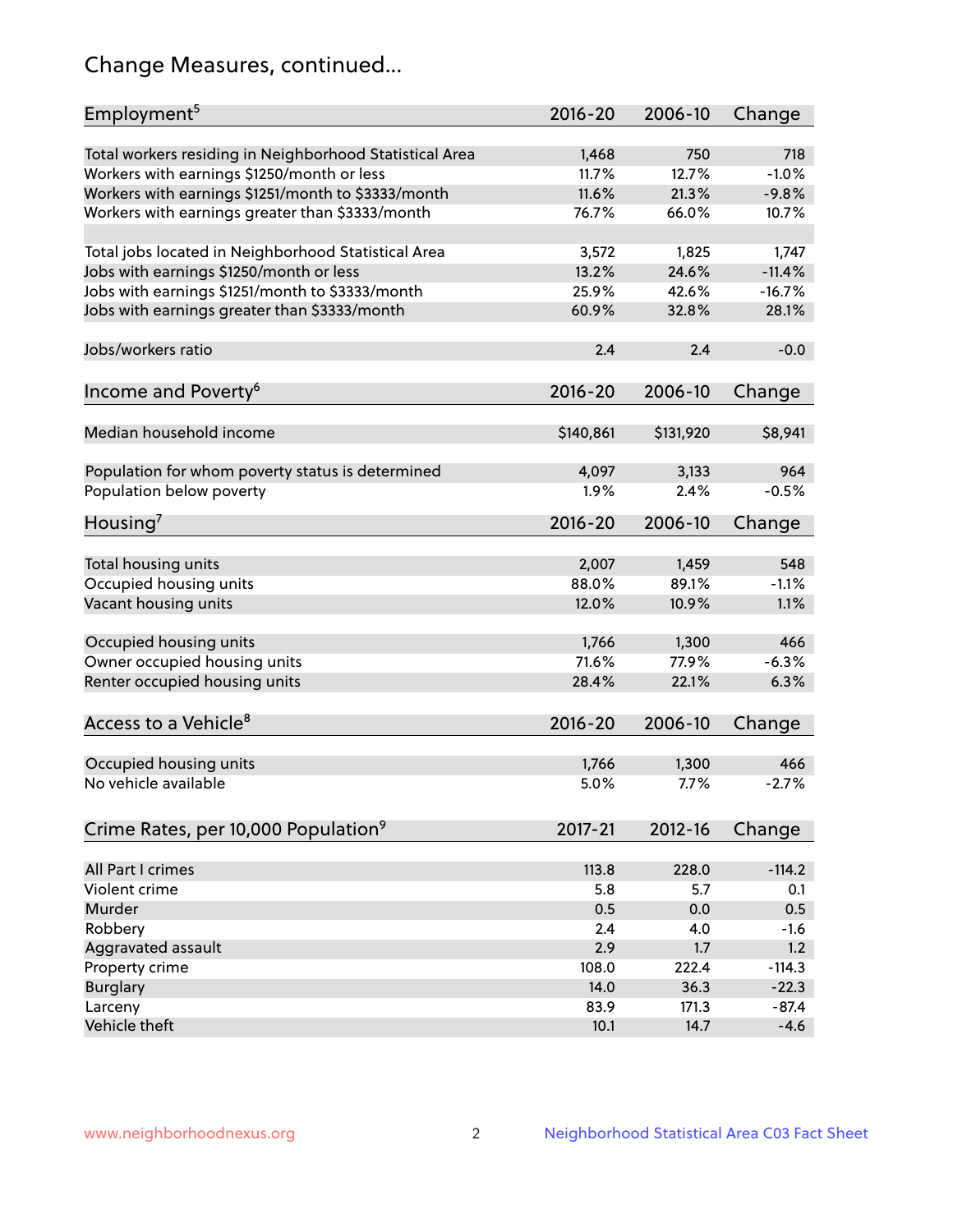# Current Data: Demographic

| Sex and Age, 2016-20 <sup>10</sup>                    | <b>Estimate</b> | Margin of Error |
|-------------------------------------------------------|-----------------|-----------------|
| Total population                                      | 4,148           | $\pm 890$       |
| Male                                                  | 50.8%           | ±7.4%           |
| Female                                                | 49.2%           | ±14.9%          |
| Under 5 years                                         | 7.1%            | $\pm$ 5.5%      |
| 5 to 9 years                                          | 7.2%            | $\pm 2.2\%$     |
| 10 to 14 years                                        | 5.6%            | $\pm 2.2\%$     |
| 15 to 19 years                                        | 5.5%            | $\pm$ 3.2%      |
| 20 to 24 years                                        | 3.0%            | $\pm 2.9\%$     |
| 25 to 34 years                                        | 12.5%           | $\pm$ 9.3%      |
| 35 to 44 years                                        | 11.8%           | $\pm$ 3.1%      |
| 45 to 54 years                                        | 11.3%           | $\pm 2.9\%$     |
| 55 to 59 years                                        | 6.1%            | $\pm 3.6\%$     |
| 60 to 64 years                                        | 7.1%            | $\pm 2.3\%$     |
| 65 to 74 years                                        | 9.0%            | $\pm 2.6\%$     |
| 75 to 84 years                                        | 6.2%            | ±2.8%           |
| 85 years and over                                     | 7.5%            | $\pm$ 6.9%      |
| Median age (years)                                    | 42.9            | ±1.7            |
| Race and Ethnicity, 2016-20 <sup>11</sup>             | <b>Estimate</b> | Margin of Error |
| Total population                                      | 4,148           | $\pm 890$       |
| Hispanic or Latino (of any race)                      | 3.1%            | $\pm 3.0\%$     |
| Not Hispanic or Latino                                | 96.9%           | $\pm$ 6.3%      |
| White alone                                           | 87.4%           | ±10.7%          |
| Black or African American alone                       | 8.2%            | $\pm$ 7.8%      |
| American Indian and Alaska Native alone               | 0.0%            | $\pm$ 0.4%      |
| Asian alone                                           | 1.3%            | $\pm1.6\%$      |
| Native Hawaiian and other Pacific Islander alone      | 0.0%            | $\pm$ 0.4%      |
| Some other race alone                                 | 0.0%            | $\pm$ 0.4%      |
| Two or more races                                     | 0.0%            | $\pm$ 0.4%      |
| U.S. Citizenship Status, 2016-20 <sup>12</sup>        | <b>Estimate</b> | Margin of Error |
| Foreign-born population                               | 159             | $\pm 107$       |
| Naturalized U.S. citizen                              | 69.7%           | $\pm$ 29.6%     |
| Not a U.S. citizen                                    | 30.3%           | ±33.4%          |
| Citizen, Voting Age Population, 2016-20 <sup>13</sup> | <b>Estimate</b> | Margin of Error |
| Citizen, 18 and over population                       |                 |                 |
| Male                                                  | 3,082           | $\pm$ 595       |
|                                                       | 48.5%           | $\pm$ 11.2%     |
| Female                                                | 51.5%           | $\pm$ 7.9%      |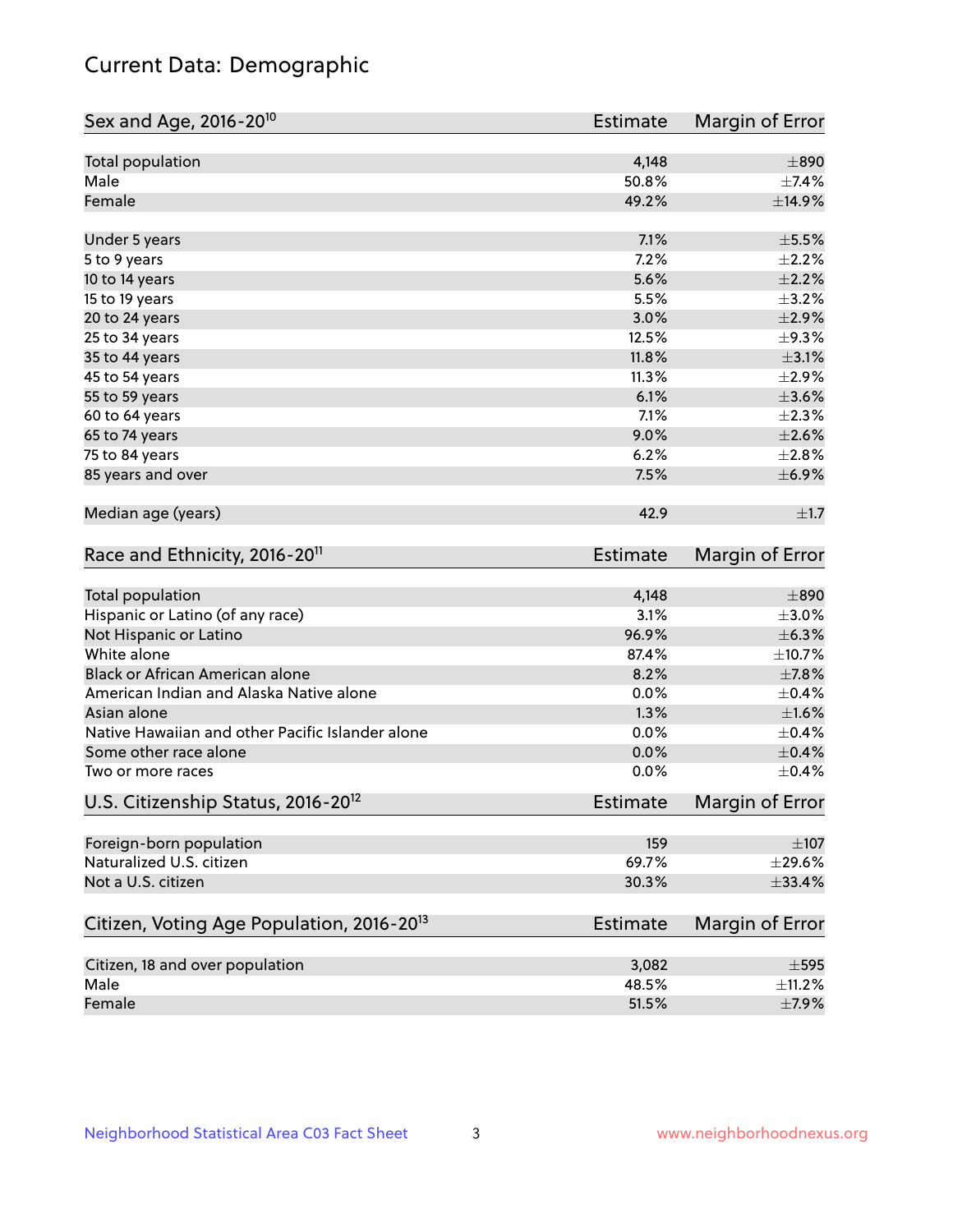# Current Data: Economic

| Income, 2016-20 <sup>14</sup>                                     | <b>Estimate</b> | Margin of Error  |
|-------------------------------------------------------------------|-----------------|------------------|
| All households                                                    | 1,766           | $\pm$ 392        |
| Less than \$10,000                                                | 3.4%            | ±4.3%            |
| \$10,000 to \$14,999                                              | 2.0%            | $\pm 2.6\%$      |
| \$15,000 to \$24,999                                              | 14.8%           | ±16.1%           |
|                                                                   | 1.2%            | $\pm 2.2\%$      |
| \$25,000 to \$34,999                                              |                 |                  |
| \$35,000 to \$49,999                                              | 4.0%            | $\pm 4.5\%$      |
| \$50,000 to \$74,999                                              | 9.8%            | $\pm$ 5.5%       |
| \$75,000 to \$99,999                                              | 7.1%            | $\pm 4.6\%$      |
| \$100,000 to \$149,999                                            | 10.1%           | $\pm$ 6.1%       |
| \$150,000 to \$199,999                                            | 8.3%            | $\pm$ 13.0%      |
| \$200,000 or more                                                 | 39.4%           | ±12.2%           |
| Median household income (dollars)                                 | \$140,861       | $±$ 22,286       |
| Mean household income (dollars)                                   | \$216,286       | ± 66,876         |
| Households with earnings                                          | 71.0%           | $\pm$ 5.3%       |
| Mean earnings (dollars)                                           | \$240,875       | $±$ 28,253       |
| Households with Social Security                                   | 35.2%           | $\pm$ 15.1%      |
| Mean Social Security income (dollars)                             | \$20,561        | ±13,431          |
| Households with retirement income                                 | 16.6%           | $\pm$ 6.0%       |
| Mean retirement income (dollars)                                  | \$79,089        | ±51,246          |
| Households with Supplemental Security Income                      | 0.3%            | $\pm 1.1\%$      |
| Mean Supplemental Security Income (dollars)                       | \$0             | $\pm$ 0          |
| Households with cash public assistance income                     | 7.3%            | $\pm$ 13.0%      |
| Mean cash public assistance income (dollars)                      | \$0             | $\pm$ 0          |
| Households with Food Stamp/SNAP benefits in the past 12<br>months | 0.9%            | $\pm1.5\%$       |
| Family households                                                 | 955             | ±171             |
| Less than \$10,000                                                | 0.0%            | ±1.9%            |
| \$10,000 to \$14,999                                              | 0.0%            | ±1.9%            |
| \$15,000 to \$24,999                                              | 0.0%            | $\pm 2.6\%$      |
| \$25,000 to \$34,999                                              | 0.0%            | $\pm 2.6\%$      |
| \$35,000 to \$49,999                                              | 0.6%            | ±3.3%            |
| \$50,000 to \$74,999                                              | 9.6%            | $\pm$ 7.6%       |
| \$75,000 to \$99,999                                              | 2.4%            | $\pm$ 3.2%       |
| \$100,000 to \$149,999                                            | 16.4%           | ±11.0%           |
|                                                                   |                 |                  |
| \$150,000 to \$199,999                                            | 2.0%            | $\pm$ 3.3%       |
| \$200,000 or more                                                 | 69.0%           | $\pm$ 9.6%<br>t. |
| Median family income (dollars)                                    | t               |                  |
| Mean family income (dollars)                                      | \$334,775       | $\pm 55,952$     |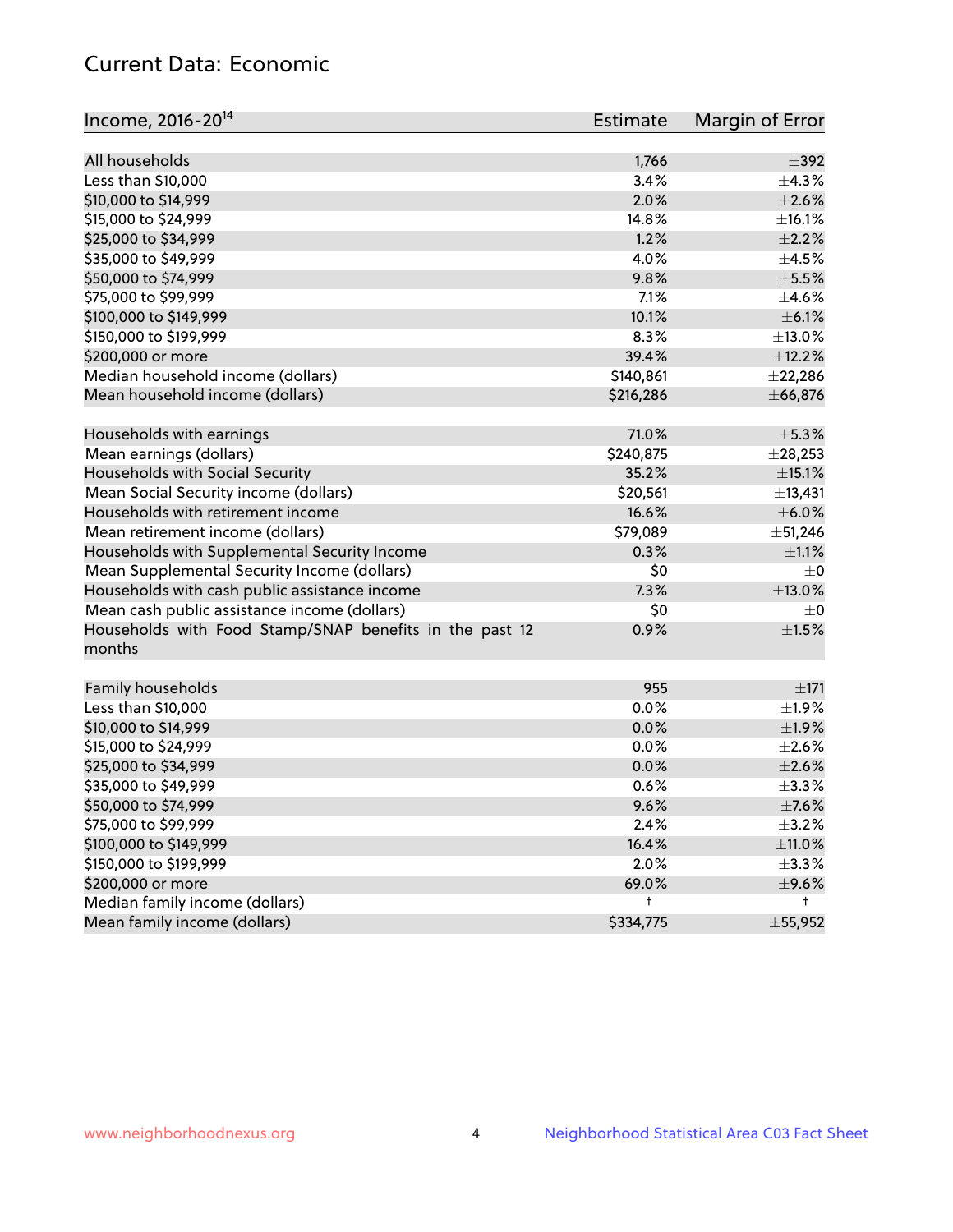# Current Data: Economic, continued...

| Income, 2016-20, continued <sup>15</sup>                                                   | <b>Estimate</b> | <b>Margin of Error</b> |
|--------------------------------------------------------------------------------------------|-----------------|------------------------|
|                                                                                            |                 |                        |
| Nonfamily households                                                                       | 811             | $\pm$ 380              |
| Median nonfamily income (dollars)                                                          | \$46,117        | ±15,531                |
| Mean nonfamily income (dollars)                                                            | \$76,715        | ±25,738                |
| Median earnings for workers (dollars)                                                      | \$93,954        | ±4,638                 |
| Median earnings for male full-time, year-round workers<br>(dollars)                        | t               | $^+$                   |
| Median earnings for female full-time, year-round workers<br>(dollars)                      | \$97,799        | ±4,373                 |
| Per capita income (dollars)                                                                | \$93,035        | $\pm 2,639$            |
| Families Below Poverty Level, 2016-20 <sup>16</sup>                                        | <b>Estimate</b> | <b>Margin of Error</b> |
|                                                                                            |                 |                        |
| <b>All Families</b>                                                                        | 955             | ±171                   |
| Percent below poverty                                                                      | 0.0%            | ±1.9%                  |
| Families with related children under 18 years                                              | 460             | $\pm$ 127              |
| Percent below poverty                                                                      | 0.0%            | ±6.7%                  |
| Families with related children under 5 years only                                          | 51              | $\pm$ 92               |
| Percent below poverty                                                                      | 0.0%            | ±60.4%                 |
| Married couple families                                                                    | 955             | ±172                   |
| Percent below poverty                                                                      | 0.0%            | $\pm$ 1.9%             |
| Married couple families with related children under 18 years                               | 460             | $\pm$ 122              |
| Percent below poverty                                                                      | $0.0\%$         | ±3.9%                  |
| Married couple families with related children under 5 years                                | 51              | $\pm$ 85               |
| Percent below poverty                                                                      | 0.0%            | ±34.9%                 |
| Families with female householder, no spouse present                                        | 0               | $\pm 25$               |
| Percent below poverty                                                                      | $\ddagger$      | $^+$                   |
| Families with female householder, no spouse present with                                   | 0               | $\pm 25$               |
| related children under 18 years                                                            |                 |                        |
| Percent below poverty                                                                      | $\ddagger$      | $^+$                   |
| Families with female householder, no spouse present with<br>related children under 5 years | 0               | $\pm 25$               |
| Percent below poverty                                                                      | $\ddagger$      | $^{\dagger}$           |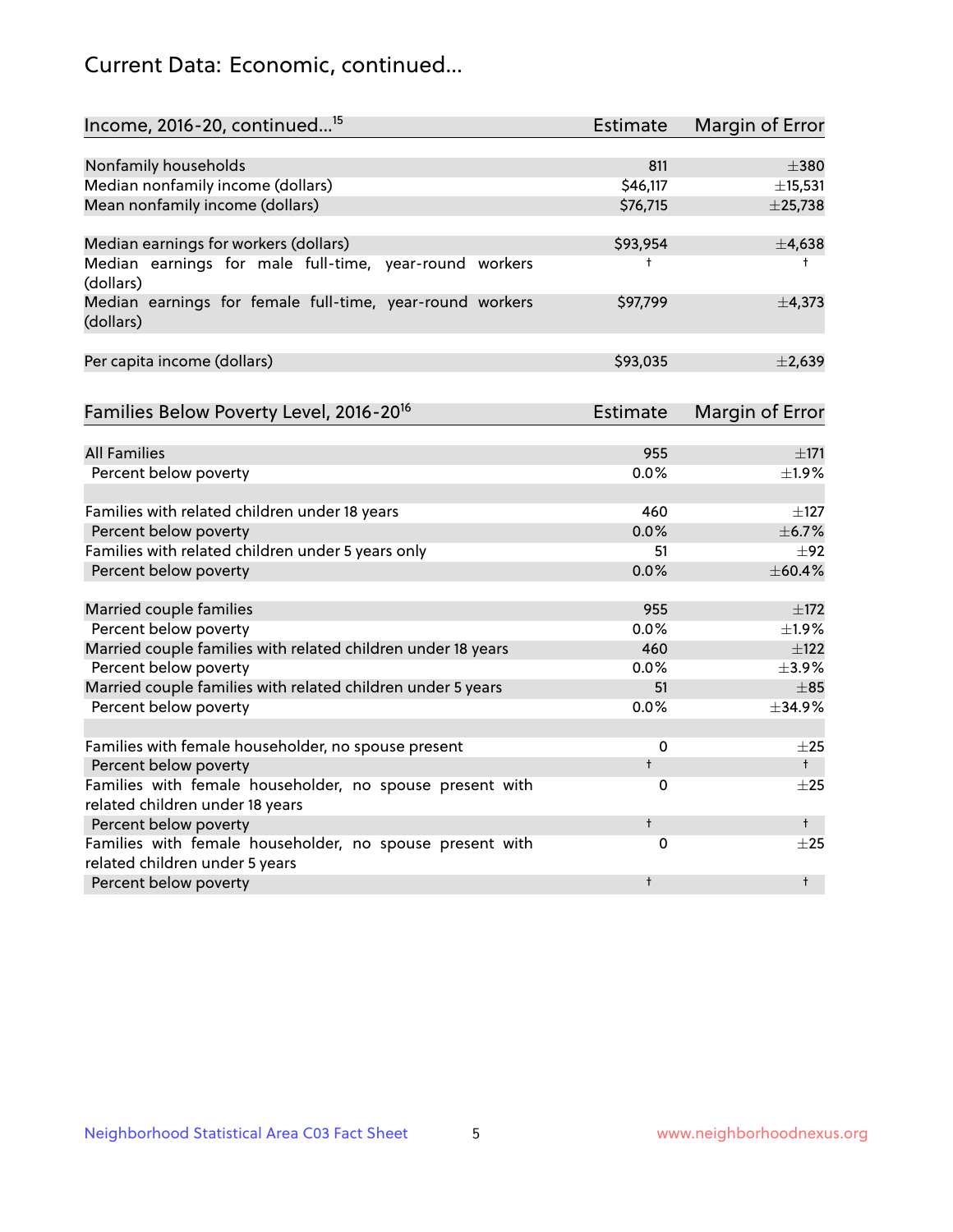# Current Data: Economic, continued...

| People Below Poverty Level, 2016-20 <sup>17</sup> | <b>Estimate</b> | Margin of Error |
|---------------------------------------------------|-----------------|-----------------|
|                                                   |                 |                 |
| Total population                                  | 4,097           | $\pm$ 888       |
| Percent below poverty                             | $1.9\%$         | $\pm$ 1.9%      |
| Population under 18 years                         | 1,018           | $\pm$ 314       |
| Percent below poverty                             | $0.0\%$         | $\pm$ 6.1%      |
| Population 18 years and over                      | 3,079           | $\pm$ 612       |
| Percent below poverty                             | 2.6%            | $\pm$ 3.3%      |
| Population 18 to 64 years                         | 2,188           | $\pm$ 515       |
| Percent below poverty                             | 0.9%            | $\pm 2.9\%$     |
| Population 65 years and over                      | 891             | $\pm$ 330       |
| Percent below poverty                             | 6.7%            | $\pm$ 8.6%      |

| Poverty by Race/Ethnicity, 2016-20 <sup>18</sup> | <b>Estimate</b> | Margin of Error |
|--------------------------------------------------|-----------------|-----------------|
|                                                  |                 |                 |
| Non-Hispanic White population                    | 3,614           | $\pm$ 897       |
| Percent below poverty                            | 2.2%            | $\pm 2.1\%$     |
| <b>Black population</b>                          | 336             | $\pm$ 323       |
| Percent below poverty                            | $0.0\%$         | $\pm$ 5.3%      |
| Asian population                                 | 48              | $\pm$ 67        |
| Percent below poverty                            | $0.0\%$         | $\pm$ 37.1%     |
| Hispanic or Latino population                    | 128             | $\pm$ 127       |
| Percent below poverty                            | $0.0\%$         | ±13.9%          |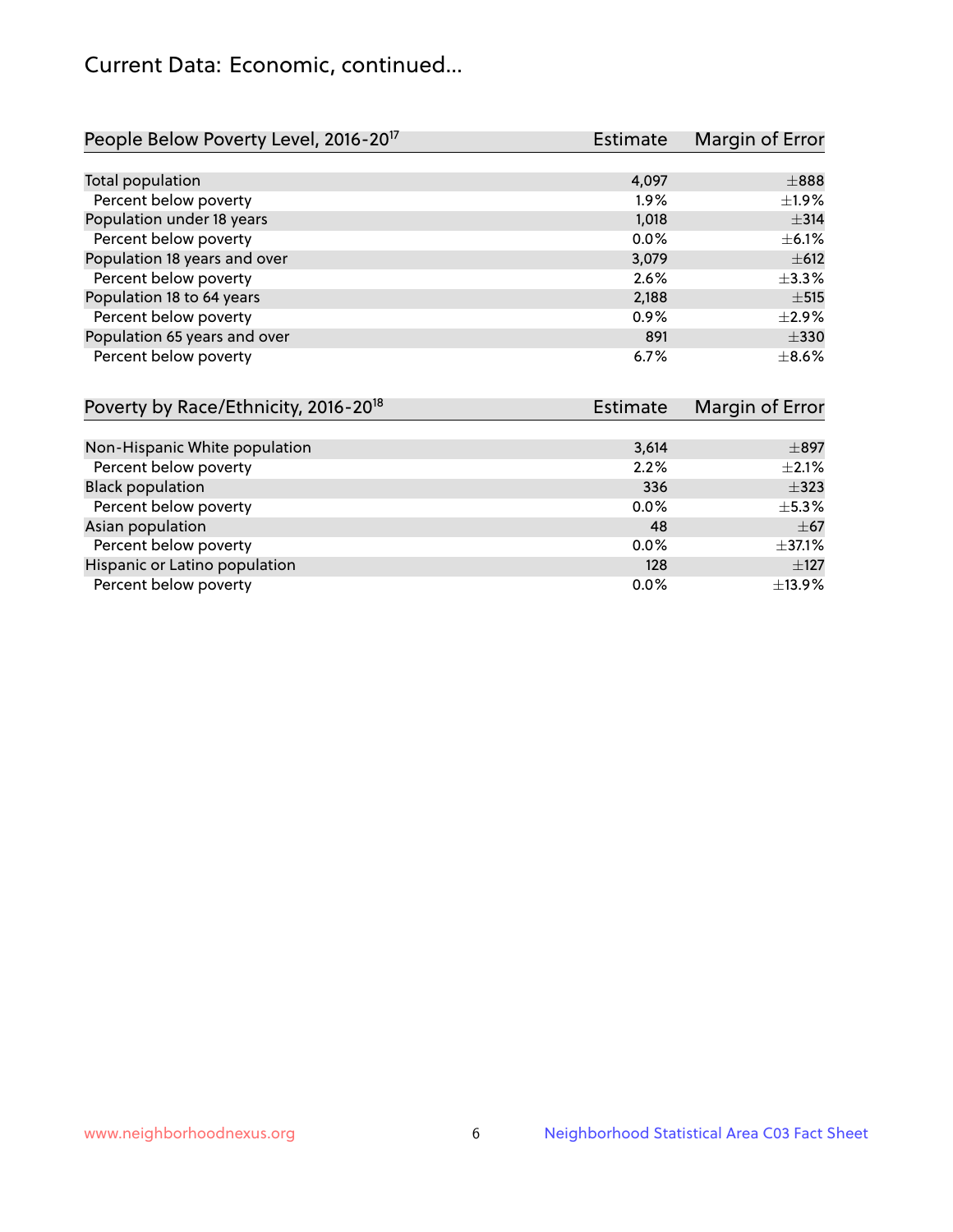# Current Data: Employment

| Employment Status, 2016-20 <sup>19</sup>                                    | <b>Estimate</b> | Margin of Error |
|-----------------------------------------------------------------------------|-----------------|-----------------|
|                                                                             |                 |                 |
| Population 16 years and over                                                | 3,283           | $\pm 761$       |
| In labor force                                                              | 56.5%           | $\pm$ 7.7%      |
| Civilian labor force                                                        | 56.5%           | $\pm$ 7.7%      |
| Employed                                                                    | 56.1%           | $\pm$ 7.9%      |
| Unemployed                                                                  | 0.4%            | $\pm 2.8\%$     |
| <b>Armed Forces</b>                                                         | 0.0%            | $\pm 2.4\%$     |
| Not in labor force                                                          | 43.5%           | ±6.7%           |
| Civilian labor force                                                        | 1,855           | $\pm$ 499       |
| <b>Unemployment Rate</b>                                                    | 0.7%            | $\pm$ 5.0%      |
| Females 16 years and over                                                   | 1,690           | $\pm 400$       |
| In labor force                                                              | 45.1%           | $\pm$ 15.6%     |
| Civilian labor force                                                        | 45.1%           | $\pm$ 15.6%     |
| Employed                                                                    | 45.1%           | $\pm$ 15.6%     |
| Own children of the householder under 6 years                               | 318             | $\pm 297$       |
| All parents in family in labor force                                        | 67.9%           | ±72.8%          |
|                                                                             |                 |                 |
| Own children of the householder 6 to 17 years                               | 700             | $\pm$ 182       |
| All parents in family in labor force                                        | 51.7%           | $\pm 21.6\%$    |
| Industry, 2016-20 <sup>20</sup>                                             | Estimate        | Margin of Error |
|                                                                             |                 |                 |
| Civilian employed population 16 years and over                              | 1,842           | $\pm 500$       |
| Agriculture, forestry, fishing and hunting, and mining                      | 0.0%            | $\pm 1.4\%$     |
| Construction                                                                | 1.1%            | $\pm 2.0\%$     |
| Manufacturing                                                               | 2.0%            | $\pm 2.5\%$     |
| Wholesale trade                                                             | 4.2%            | $\pm 3.0\%$     |
| Retail trade                                                                | 4.9%            | $\pm$ 4.1%      |
| Transportation and warehousing, and utilities                               | 0.0%            | $\pm 1.4\%$     |
| Information                                                                 | 7.2%            | $\pm$ 5.7%      |
| Finance and insurance, and real estate and rental and leasing               | 13.6%           | $\pm$ 6.1%      |
| Professional, scientific, and management, and administrative                | 47.8%           | $\pm 20.5\%$    |
| and waste management services                                               |                 |                 |
| Educational services, and health care and social assistance                 | 11.1%           | $\pm$ 3.7%      |
| Arts, entertainment, and recreation, and accommodation and<br>food services | 5.1%            | ±4.9%           |
| Other services, except public administration                                | 0.9%            | $\pm 2.1\%$     |
| Public administration                                                       | 2.1%            | $\pm 2.6\%$     |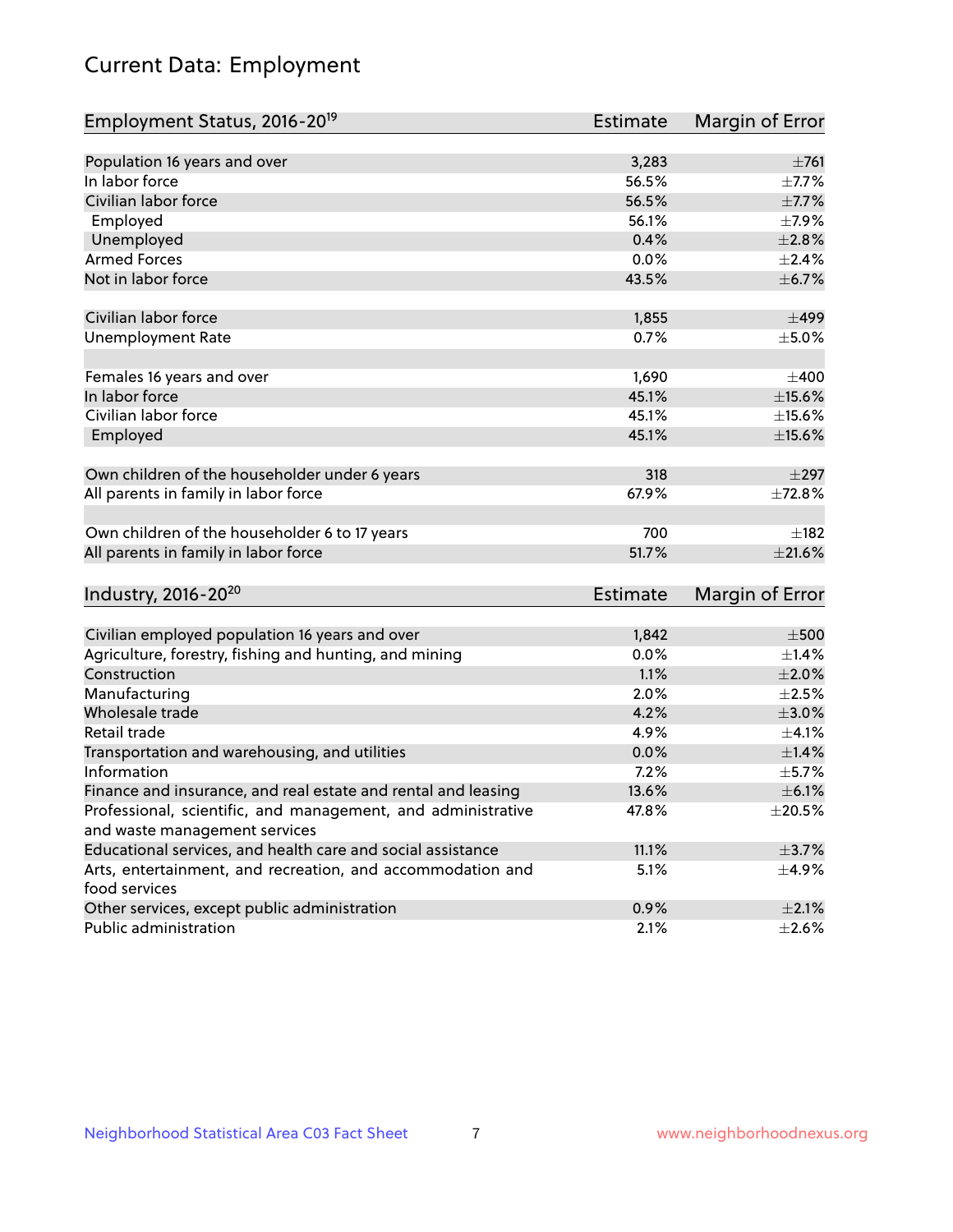# Current Data: Employment, continued...

| Occupation, 2016-20 <sup>21</sup>                                                                       | <b>Estimate</b> | Margin of Error |
|---------------------------------------------------------------------------------------------------------|-----------------|-----------------|
| Civilian employed population 16 years and over                                                          | 1,842           | $\pm 500$       |
| Management, business, science, and arts occupations                                                     | 78.0%           | $\pm$ 4.2%      |
| Service occupations                                                                                     | 3.9%            | ±3.4%           |
| Sales and office occupations                                                                            | 18.1%           | ±12.9%          |
| Natural resources, construction, and maintenance occupations                                            | 0.0%            | $\pm$ 1.4%      |
| Production, transportation, and material moving occupations                                             | 0.0%            | $\pm$ 1.4%      |
| Class of Worker, 2016-20 <sup>22</sup>                                                                  | Estimate        | Margin of Error |
| Civilian employed population 16 years and over                                                          | 1,842           | $\pm 500$       |
| Private wage and salary workers                                                                         | 89.5%           | $\pm$ 9.2%      |
| Government workers                                                                                      | 5.4%            | $\pm$ 3.5%      |
| Self-employed in own not incorporated business workers                                                  | 5.1%            | $\pm$ 3.9%      |
| Unpaid family workers                                                                                   | 0.0%            | $\pm$ 1.4%      |
|                                                                                                         |                 |                 |
| Job Flows, 2019 <sup>23</sup>                                                                           |                 | 2019            |
| Total Jobs in Neighborhood Statistical Area                                                             |                 | 3,572           |
| Held by residents of Neighborhood Statistical Area                                                      |                 | 1.5%            |
| Held by non-residents of Neighborhood Statistical Area                                                  |                 | 98.5%           |
| Jobs by Industry Sector, 2019 <sup>24</sup>                                                             |                 | 2019            |
| Total Jobs in Neighborhood Statistical Area                                                             |                 | 3,572           |
| <b>Goods Producing sectors</b>                                                                          |                 | 2.5%            |
| Trade, Transportation, and Utilities sectors                                                            |                 | 2.9%            |
| All Other Services sectors                                                                              |                 | 94.6%           |
| Total Jobs in Neighborhood Statistical<br>held<br>by<br>Area<br>Neighborhood Statistical Area residents |                 | 52              |
| <b>Goods Producing sectors</b>                                                                          |                 | 1.9%            |
| Trade, Transportation, and Utilities sectors                                                            |                 | 1.9%            |
| All Other Services sectors                                                                              |                 | 96.2%           |
| Jobs by Earnings, 2019 <sup>25</sup>                                                                    |                 | 2019            |
| Total Jobs in Neighborhood Statistical Area                                                             |                 | 3,572           |
| Jobs with earnings \$1250/month or less                                                                 |                 | 13.2%           |
| Jobs with earnings \$1251/month to \$3333/month                                                         |                 | 25.9%           |
| Jobs with earnings greater than \$3333/month                                                            |                 | 60.9%           |
| Neighborhood Statistical<br>Jobs<br>in<br>held<br>by<br>Total<br>Area                                   |                 | 52              |
| Neighborhood Statistical Area residents                                                                 |                 |                 |
| Jobs with earnings \$1250/month or less                                                                 |                 | 30.8%           |
| Jobs with earnings \$1251/month to \$3333/month                                                         |                 | 9.6%            |
| Jobs with earnings greater than \$3333/month                                                            |                 | 59.6%           |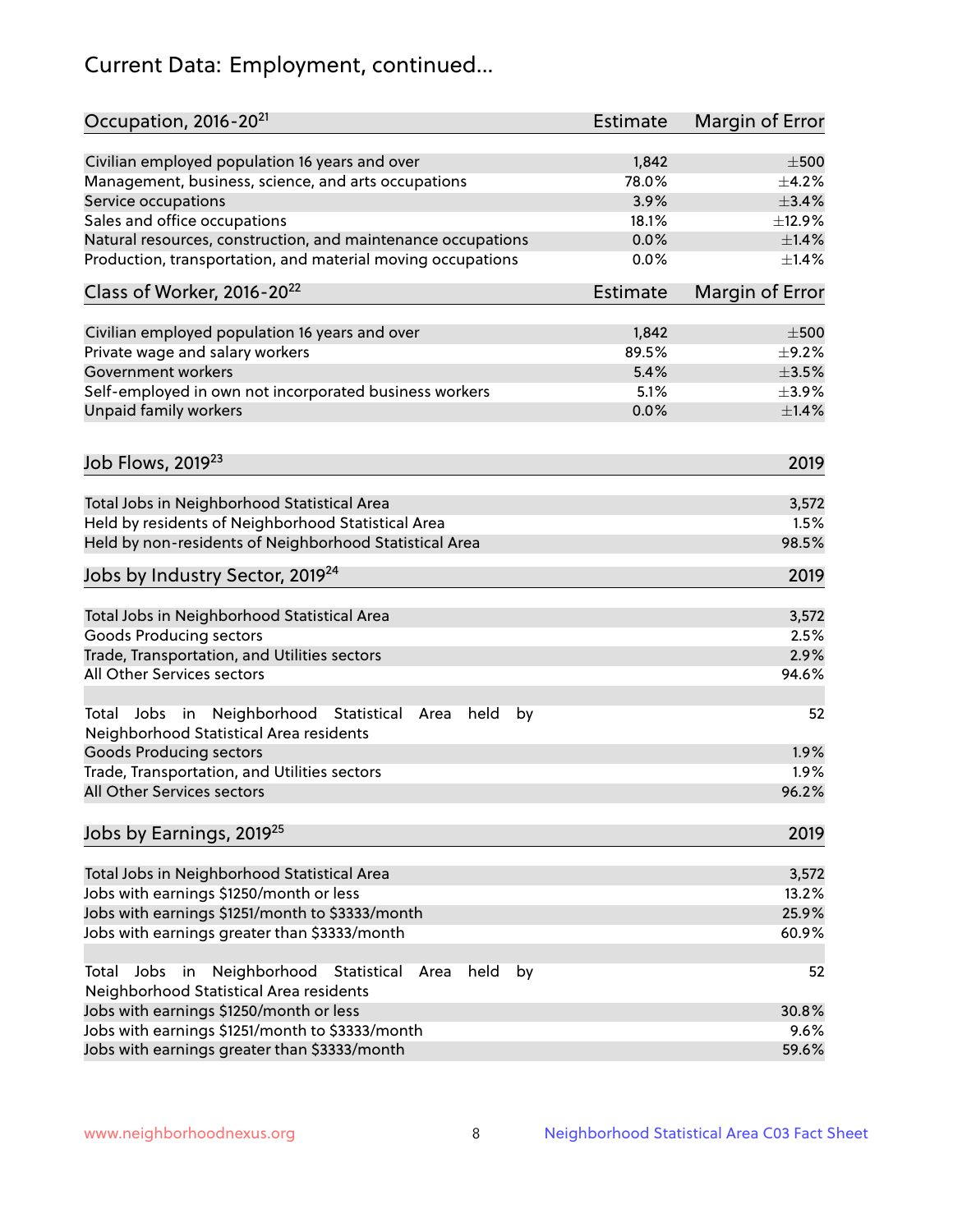# Current Data: Employment, continued...

| Jobs by Age of Worker, 2019 <sup>26</sup>                                                      | 2019  |
|------------------------------------------------------------------------------------------------|-------|
|                                                                                                |       |
| Total Jobs in Neighborhood Statistical Area                                                    | 3,572 |
| Jobs with workers age 29 or younger                                                            | 15.5% |
| Jobs with workers age 30 to 54                                                                 | 59.8% |
| Jobs with workers age 55 or older                                                              | 24.7% |
|                                                                                                |       |
| Total Jobs in Neighborhood Statistical Area held by<br>Neighborhood Statistical Area residents | 52    |
| Jobs with workers age 29 or younger                                                            | 13.5% |
| Jobs with workers age 30 to 54                                                                 | 48.1% |
| Jobs with workers age 55 or older                                                              | 38.5% |

### Current Data: Education

| School Enrollment, 2016-20 <sup>27</sup>       | Estimate | Margin of Error |
|------------------------------------------------|----------|-----------------|
|                                                |          |                 |
| Population 3 years and over enrolled in school | 950      | $\pm 200$       |
| Nursery school, preschool                      | 7.6%     | $+5.4%$         |
| Kindergarten                                   | 3.5%     | $\pm$ 3.9%      |
| Elementary school (grades 1-8)                 | 50.1%    | $\pm$ 8.5%      |
| High school (grades 9-12)                      | 23.8%    | $\pm$ 15.1%     |
| College or graduate school                     | 15.1%    | $+11.2%$        |

| Educational Attainment, 2016-20 <sup>28</sup> | <b>Estimate</b> | Margin of Error |
|-----------------------------------------------|-----------------|-----------------|
|                                               |                 |                 |
| Population 25 years and over                  | 2,969           | $\pm 690$       |
| Less than 9th grade                           | 0.2%            | $\pm$ 1.7%      |
| 9th to 12th grade, no diploma                 | 0.3%            | $\pm$ 1.7%      |
| High school graduate (includes equivalency)   | 3.8%            | $+2.4%$         |
| Some college, no degree                       | 4.2%            | $\pm 2.5\%$     |
| Associate's degree                            | 5.5%            | $\pm$ 9.3%      |
| Bachelor's degree                             | 44.8%           | $\pm$ 9.3%      |
| Graduate or professional degree               | 41.3%           | $\pm$ 5.7%      |
|                                               |                 |                 |
| Percent high school graduate or higher        | 99.6%           | $\pm$ 30.9%     |
| Percent bachelor's degree or higher           | 86.1%           | ±26.8%          |
|                                               |                 |                 |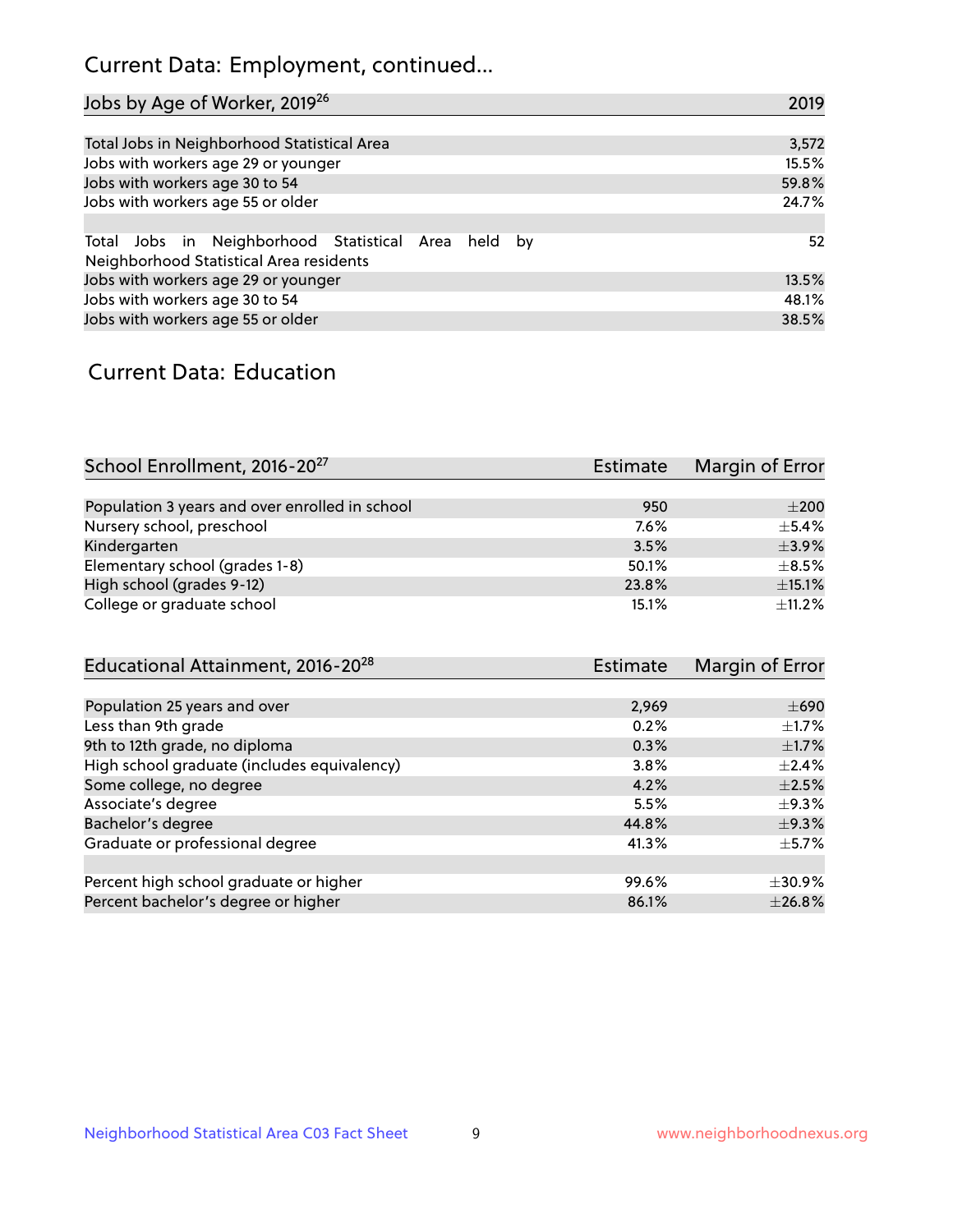# Current Data: Housing

| Households by Type, 2016-20 <sup>29</sup>            | <b>Estimate</b> | Margin of Error |
|------------------------------------------------------|-----------------|-----------------|
|                                                      |                 |                 |
| <b>Total households</b>                              | 1,766           | $\pm$ 392       |
| Family households (families)                         | 54.1%           | $+15.4%$        |
| With own children under 18 years                     | 26.1%           | $\pm$ 3.9%      |
| Married-couple family                                | 54.1%           | ±15.4%          |
| With own children of the householder under 18 years  | 26.1%           | $\pm$ 3.7%      |
| Male householder, no spouse present, family          | 0.0%            | ±1.0%           |
| With own children of the householder under 18 years  | 0.0%            | $\pm1.0\%$      |
| Female householder, no spouse present, family        | 0.0%            | $\pm 1.0\%$     |
| With own children of the householder under 18 years  | 0.0%            | $\pm 1.0\%$     |
| Nonfamily households                                 | 45.9%           | $\pm$ 18.9%     |
| Householder living alone                             | 39.0%           | $\pm$ 15.5%     |
| 65 years and over                                    | 26.3%           | ±16.2%          |
|                                                      |                 |                 |
| Households with one or more people under 18 years    | 26.1%           | $\pm$ 3.7%      |
| Households with one or more people 65 years and over | 40.7%           | ±14.2%          |
|                                                      |                 |                 |
| Average household size                               | 2.32            | $\pm$ 0.72      |
| Average family size                                  | 3.27            | $\pm$ 0.43      |
| Housing Occupancy, 2016-20 <sup>30</sup>             | <b>Estimate</b> | Margin of Error |
|                                                      |                 |                 |
| Total housing units                                  | 2,007           | ±381            |
| Occupied housing units                               | 88.0%           | ±10.1%          |
| Vacant housing units                                 | 12.0%           | ±6.3%           |
| Homeowner vacancy rate                               | 0.0             | ±1.4            |
| Rental vacancy rate                                  | 13.7            | $\pm$ 13.5      |
| Units in Structure, 2016-20 <sup>31</sup>            | Estimate        | Margin of Error |
|                                                      |                 |                 |
| Total housing units                                  | 2,007           | $\pm$ 381       |
| 1-unit, detached                                     | 57.2%           | ±13.4%          |
| 1-unit, attached                                     | 9.6%            | ±13.8%          |
| 2 units                                              | 0.0%            | $\pm$ 0.9%      |
| 3 or 4 units                                         | 0.0%            | $\pm$ 0.9%      |
| 5 to 9 units                                         | 0.0%            | $\pm$ 0.9%      |
| 10 to 19 units                                       | 0.0%            | $\pm$ 0.9%      |
| 20 or more units                                     | 33.2%           | $\pm 10.5\%$    |
| Mobile home                                          | 0.0%            | $\pm$ 0.9%      |
| Boat, RV, van, etc.                                  | $0.0\%$         | $\pm$ 0.9%      |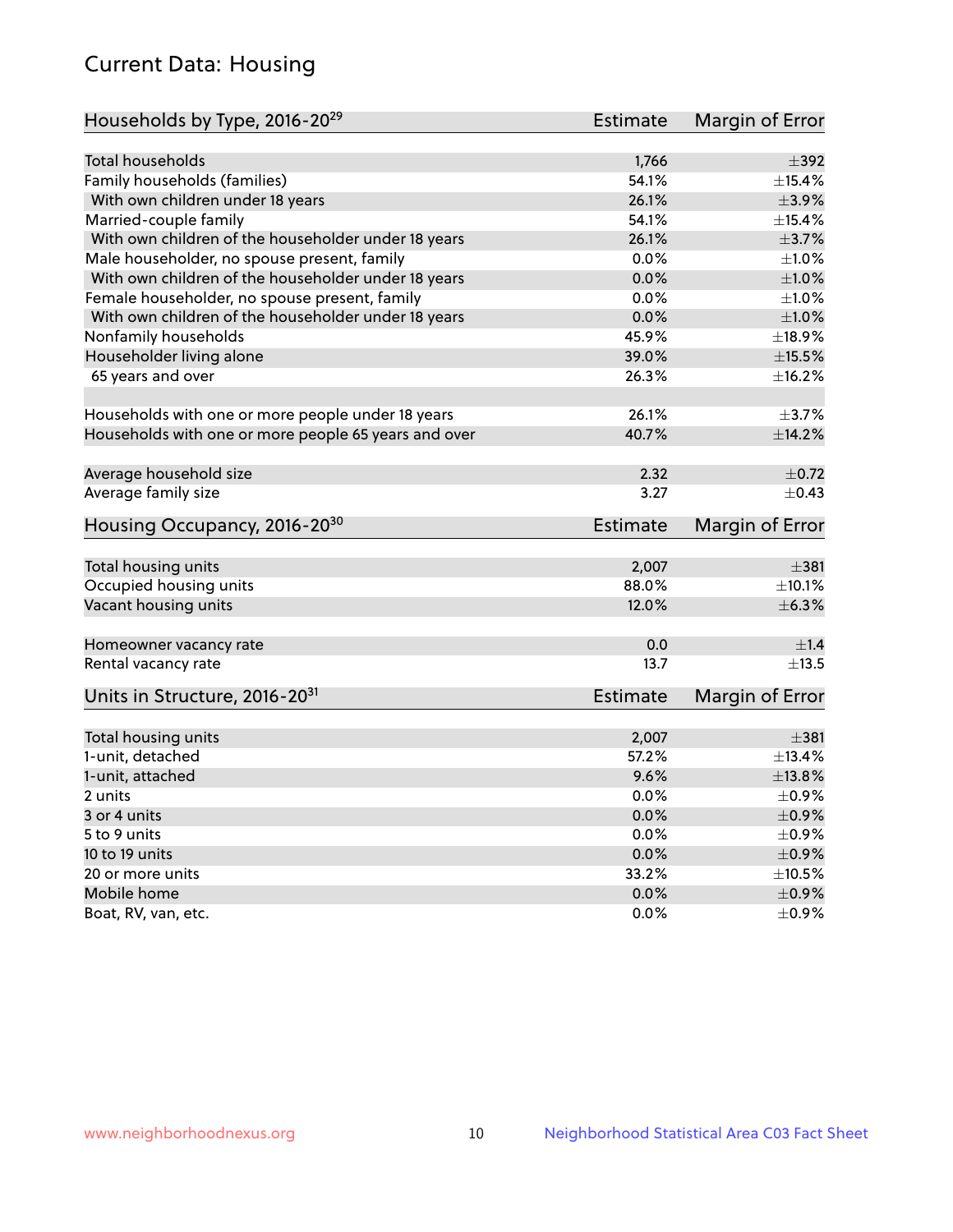# Current Data: Housing, continued...

| Year Structure Built, 2016-20 <sup>32</sup>    | <b>Estimate</b> | <b>Margin of Error</b> |
|------------------------------------------------|-----------------|------------------------|
| Total housing units                            | 2,007           | $\pm$ 381              |
| Built 2014 or later                            | 7.8%            | $\pm$ 5.4%             |
| Built 2010 to 2013                             | 4.1%            | $\pm 4.6\%$            |
| Built 2000 to 2009                             | 20.0%           | ±12.8%                 |
| Built 1990 to 1999                             | 14.2%           | ±14.0%                 |
| Built 1980 to 1989                             | 13.6%           | $\pm$ 6.5%             |
| Built 1970 to 1979                             | 6.2%            | $\pm$ 4.4%             |
| Built 1960 to 1969                             | 10.1%           | $\pm$ 5.1%             |
| Built 1950 to 1959                             | 16.5%           | $\pm$ 6.4%             |
| Built 1940 to 1949                             | 3.4%            | ±2.8%                  |
| Built 1939 or earlier                          | 4.2%            | $\pm 3.0\%$            |
|                                                |                 |                        |
| Housing Tenure, 2016-2033                      | <b>Estimate</b> | <b>Margin of Error</b> |
| Occupied housing units                         | 1,766           | $\pm$ 392              |
| Owner-occupied                                 | 71.6%           | ±6.8%                  |
| Renter-occupied                                | 28.4%           | ±13.3%                 |
| Average household size of owner-occupied unit  | 2.69            | $\pm$ 0.86             |
| Average household size of renter-occupied unit | 1.39            | $\pm$ 0.80             |
| Residence 1 Year Ago, 2016-20 <sup>34</sup>    | Estimate        | <b>Margin of Error</b> |
| Population 1 year and over                     | 4,006           | $\pm$ 804              |
| Same house                                     | 82.1%           | $\pm$ 5.7%             |
| Different house in the U.S.                    | 17.1%           | ±10.2%                 |
| Same county                                    | 10.5%           | $\pm$ 8.8%             |
| Different county                               | 6.7%            | $\pm$ 5.6%             |
| Same state                                     | 4.5%            | $\pm$ 5.1%             |
| Different state                                | 2.2%            | $\pm 2.5\%$            |
| Abroad                                         | 0.8%            | $\pm$ 0.9%             |
| Value of Housing Unit, 2016-20 <sup>35</sup>   | <b>Estimate</b> | Margin of Error        |
| Owner-occupied units                           | 1,264           | $\pm 305$              |
| Less than \$50,000                             | 0.8%            | $\pm$ 4.2%             |
| \$50,000 to \$99,999                           | 0.0%            | $\pm$ 3.1%             |
| \$100,000 to \$149,999                         | 0.0%            | $\pm 2.0\%$            |
| \$150,000 to \$199,999                         | 0.0%            | $\pm 2.0\%$            |
| \$200,000 to \$299,999                         | 7.3%            | $\pm$ 5.1%             |
| \$300,000 to \$499,999                         | 4.7%            | $\pm 4.0\%$            |
| \$500,000 to \$999,999                         | 53.0%           | ±22.2%                 |
| \$1,000,000 or more                            | 34.2%           | $\pm$ 8.1%             |
| Mortgage Status, 2016-20 <sup>36</sup>         | <b>Estimate</b> | Margin of Error        |
|                                                |                 |                        |
| Owner-occupied units                           | 1,264           | $\pm 305$              |
| Housing units with a mortgage                  | 72.0%           | ±18.3%                 |

Neighborhood Statistical Area C03 Fact Sheet 11 11 www.neighborhoodnexus.org

Housing units without a mortgage  $\pm 4.9\%$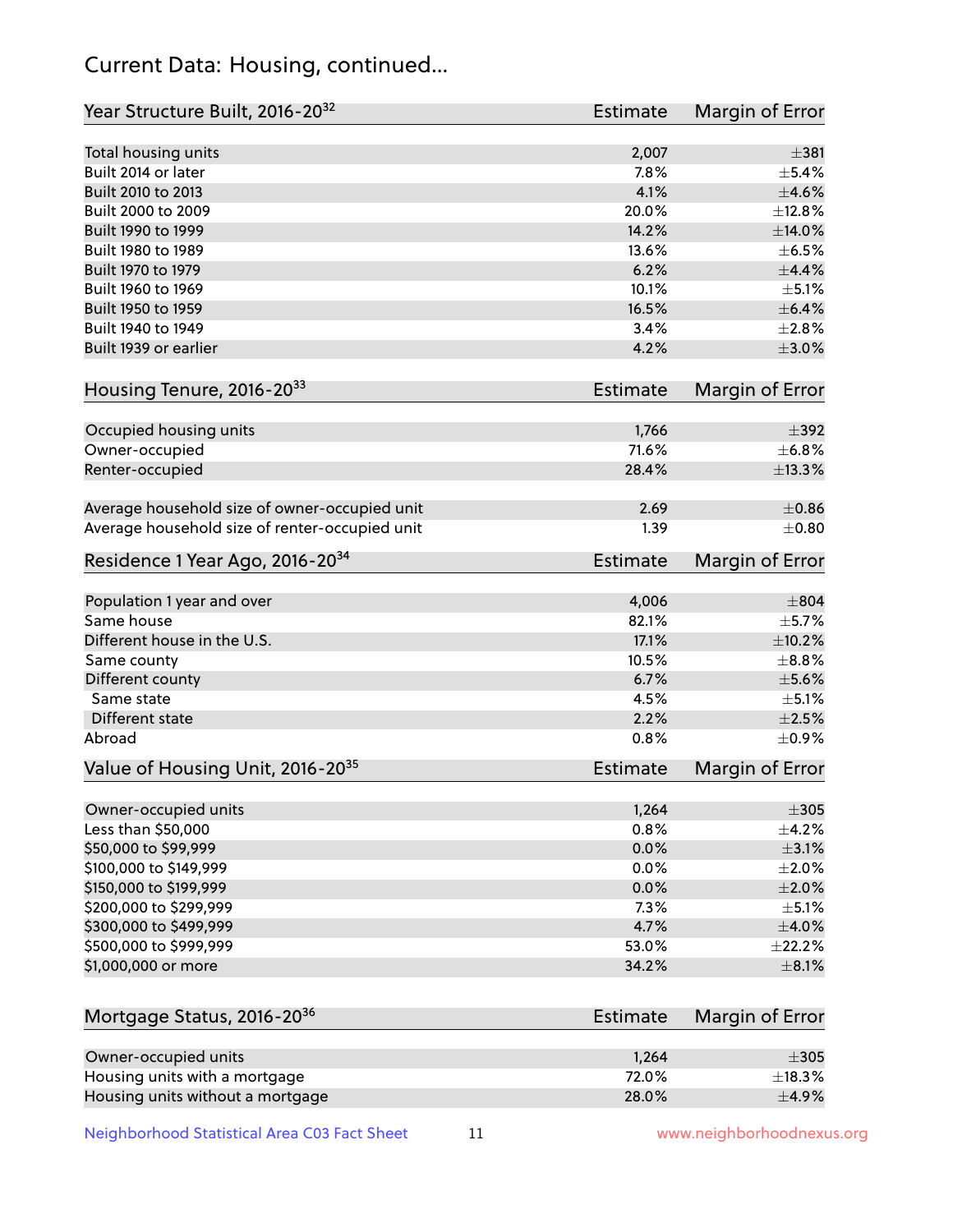# Current Data: Housing, continued...

| Selected Monthly Owner Costs, 2016-20 <sup>37</sup> | Estimate   | Margin of Error |
|-----------------------------------------------------|------------|-----------------|
|                                                     |            |                 |
| Housing units with a mortgage                       | 911        | $\pm$ 319       |
| Less than \$300                                     | 0.0%       | $\pm 2.8\%$     |
| \$300 to \$499                                      | 0.0%       | ±2.8%           |
| \$500 to \$999                                      | $0.0\%$    | $\pm$ 4.4%      |
| \$1,000 to \$1,499                                  | 1.1%       | ±3.4%           |
| \$1,500 to \$1,999                                  | 20.3%      | ±29.8%          |
| \$2,000 to \$2,999                                  | 11.4%      | $\pm$ 8.4%      |
| \$3,000 or more                                     | 67.2%      | $\pm$ 32.0%     |
|                                                     |            |                 |
| Median (dollars)                                    | $\ddagger$ | $\ddagger$      |
|                                                     |            |                 |
| Housing units without a mortgage                    | 353        | ±105            |
| Less than \$150                                     | 0.0%       | $\pm$ 7.1%      |
| \$150 to \$249                                      | $0.0\%$    | $\pm$ 7.1%      |
| \$250 to \$349                                      | 0.0%       | $\pm$ 7.1%      |
| \$350 to \$499                                      | 5.4%       | $\pm$ 9.8%      |
| \$500 to \$699                                      | 1.2%       | $\pm$ 7.0%      |
| \$700 or more                                       | 93.4%      | ±22.6%          |
|                                                     |            |                 |
| Median (dollars)                                    | \$1,482    | $\pm 105$       |

| Selected Monthly Owner Costs as a Percentage of | <b>Estimate</b> | Margin of Error |
|-------------------------------------------------|-----------------|-----------------|
| Household Income, 2016-20 <sup>38</sup>         |                 |                 |
|                                                 |                 |                 |
| Housing units with a mortgage <sup>39</sup>     | 911             | $\pm$ 356       |
| Less than 20.0 percent                          | 40.0%           | $\pm$ 4.9%      |
| 20.0 to 24.9 percent                            | 11.0%           | $\pm$ 8.8%      |
| 25.0 to 29.9 percent                            | 5.4%            | $\pm$ 4.8%      |
| 30.0 to 34.9 percent                            | 1.4%            | $\pm$ 2.4%      |
| 35.0 percent or more                            | 42.1%           | $\pm$ 29.2%     |
|                                                 |                 |                 |
| Housing units without a mortgage <sup>40</sup>  | 353             | $\pm$ 126       |
| Less than 10.0 percent                          | 56.6%           | $\pm$ 14.3%     |
| 10.0 to 14.9 percent                            | $7.1\%$         | $\pm$ 9.8%      |
| 15.0 to 19.9 percent                            | 16.7%           | ±13.2%          |
| 20.0 to 24.9 percent                            | 5.9%            | $\pm$ 9.3%      |
| 25.0 to 29.9 percent                            | 1.6%            | $\pm$ 5.0%      |
| 30.0 to 34.9 percent                            | 6.2%            | $\pm$ 9.9%      |
| 35.0 percent or more                            | $5.9\%$         | ±11.3%          |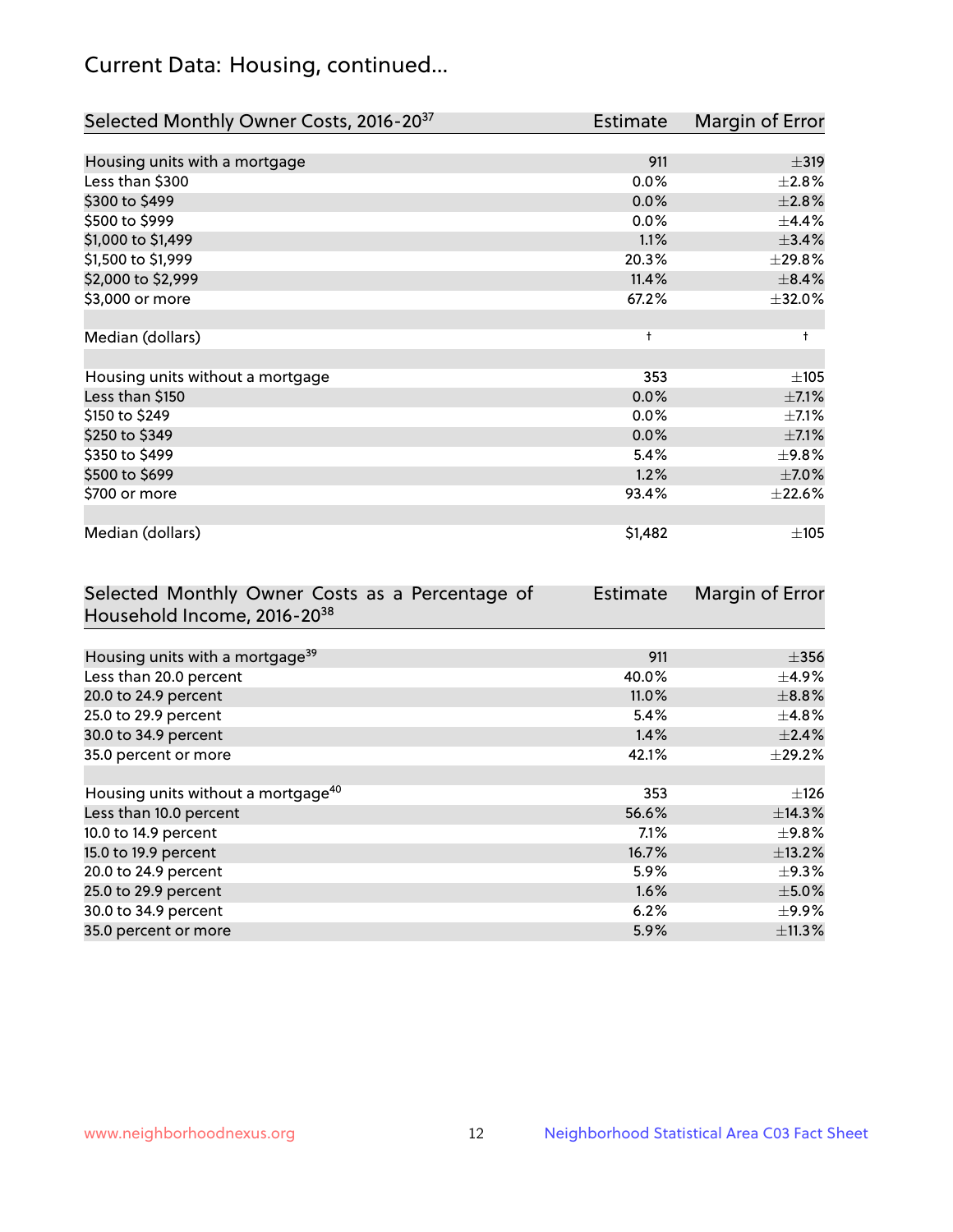# Current Data: Housing, continued...

| Gross Rent, 2016-20 <sup>41</sup>               | <b>Estimate</b> | Margin of Error |
|-------------------------------------------------|-----------------|-----------------|
|                                                 |                 |                 |
| Occupied units paying rent                      | 476             | $\pm 258$       |
| Less than \$200                                 | 8.9%            | ±14.3%          |
| \$200 to \$499                                  | 12.1%           | $\pm 10.2\%$    |
| \$500 to \$749                                  | $0.0\%$         | $\pm$ 8.4%      |
| \$750 to \$999                                  | 0.0%            | $\pm$ 6.5%      |
| \$1,000 to \$1,499                              | 23.1%           | ±17.6%          |
| \$1,500 to \$1,999                              | 36.9%           | ±43.4%          |
| \$2,000 or more                                 | 19.0%           | ±16.3%          |
| Median (dollars)                                | \$1,580         | ±142            |
|                                                 |                 |                 |
| No rent paid                                    | 26              | $\pm$ 37        |
|                                                 |                 |                 |
| Gross Rent as a Percentage of Household Income, | <b>Estimate</b> | Margin of Error |
| $2016 - 20^{42}$                                |                 |                 |
|                                                 |                 |                 |
| Occupied units paying rent <sup>43</sup>        | 476             | $\pm 286$       |
| Less than 15.0 percent                          | 40.6%           | ±44.7%          |
| 15.0 to 19.9 percent                            | 4.3%            | $\pm$ 6.4%      |
| 20.0 to 24.9 percent                            | 10.8%           | ±11.8%          |
| 25.0 to 29.9 percent                            | 4.3%            | $\pm$ 6.9%      |
| 30.0 to 34.9 percent                            | 17.3%           | ±14.3%          |
| 35.0 percent or more                            | 22.7%           | ±15.3%          |

# Current Data: Transportation

| Commuting to Work, 2016-20 <sup>44</sup>  | <b>Estimate</b> | Margin of Error |
|-------------------------------------------|-----------------|-----------------|
|                                           |                 |                 |
| Workers 16 years and over                 | 1,800           | $\pm 634$       |
| Car, truck, or van - drove alone          | 69.3%           | $\pm$ 32.6%     |
| Car, truck, or van - carpooled            | 2.2%            | $\pm 2.2\%$     |
| Public transportation (excluding taxicab) | 1.2%            | $\pm$ 1.7%      |
| Walked                                    | 0.0%            | $\pm1.0\%$      |
| Other means                               | $0.0\%$         | $\pm 1.0\%$     |
| Worked at home                            | 27.3%           | ±17.7%          |
|                                           |                 |                 |
| Mean travel time to work (minutes)        | 21.1            | $\pm$ 8.1       |

| Access to a Vehicle, 2016-20 <sup>45</sup> | Estimate | Margin of Error |
|--------------------------------------------|----------|-----------------|
|                                            |          |                 |
| Occupied housing units                     | 1,766    | $\pm$ 392       |
| No vehicles available                      | 5.0%     | $+4.5%$         |
| 1 vehicle available                        | 31.5%    | ±16.3%          |
| 2 vehicles available                       | 43.9%    | $\pm$ 12.9%     |
| 3 or more vehicles available               | 19.6%    | $\pm$ 7.3%      |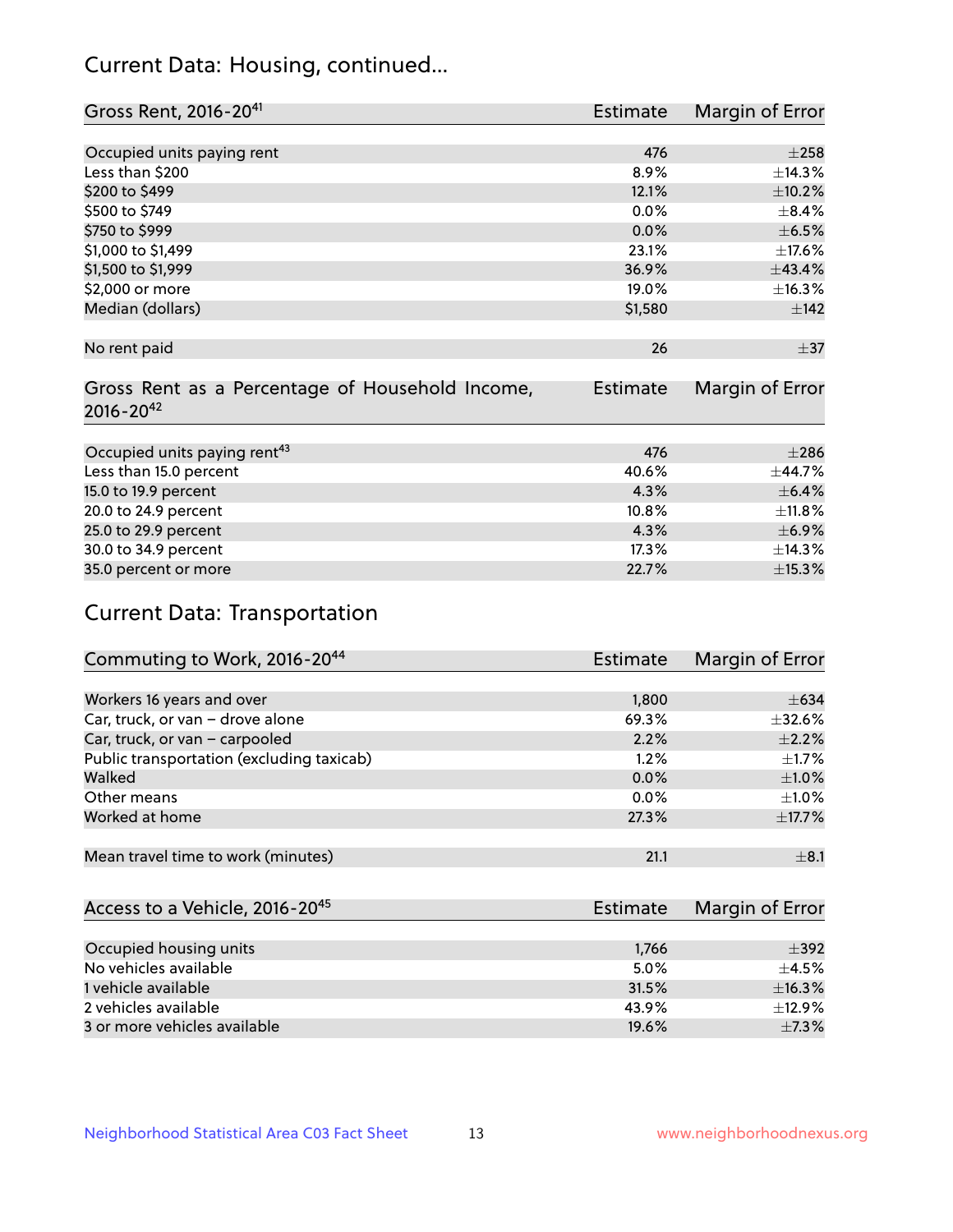# Current Data: Health

| Health Insurance coverage, 2016-2046                    | <b>Estimate</b> | <b>Margin of Error</b> |
|---------------------------------------------------------|-----------------|------------------------|
|                                                         |                 |                        |
| Civilian Noninstitutionalized Population                | 4,097           | $\pm 888$              |
| With health insurance coverage                          | 100.0%          | ±29.7%                 |
| With private health insurance coverage                  | 91.6%           | $\pm 27.6\%$           |
| With public health coverage                             | 21.2%           | $\pm$ 6.0%             |
| No health insurance coverage                            | 0.0%            | $\pm 1.1\%$            |
| Civilian Noninstitutionalized Population Under 19 years | 1,040           | ±1,040                 |
| No health insurance coverage                            | 0.0%            | $\pm 2.4\%$            |
|                                                         |                 |                        |
| Civilian Noninstitutionalized Population 19 to 64 years | 2,166           | $\pm$ 677              |
| In labor force:                                         | 1,691           | $\pm 625$              |
| Employed:                                               | 1,678           | $\pm 627$              |
| With health insurance coverage                          | 100.0%          | $\pm$ 0.0%             |
| With private health insurance coverage                  | 100.0%          | $\pm$ 0.0%             |
| With public coverage                                    | 0.0%            | $\pm 1.1\%$            |
| No health insurance coverage                            | 0.0%            | $\pm 1.1\%$            |
|                                                         |                 |                        |
| Unemployed:                                             | 12              | $+627$                 |
| With health insurance coverage                          | 100.0%          | $\pm$ 0.0%             |
| With private health insurance coverage                  | 100.0%          | $\pm$ 0.0%             |
| With public coverage                                    | 0.0%            | ±144.7%                |
| No health insurance coverage                            | 0.0%            | ±144.7%                |
|                                                         |                 |                        |
| Not in labor force:                                     | 476             | ±165                   |
| With health insurance coverage                          | 100.0%          | $\pm$ 0.0%             |
| With private health insurance coverage                  | 100.0%          | $\pm$ 0.0%             |
| With public coverage                                    | 0.0%            | $\pm$ 3.7%             |
| No health insurance coverage                            | $0.0\%$         | $\pm$ 3.7%             |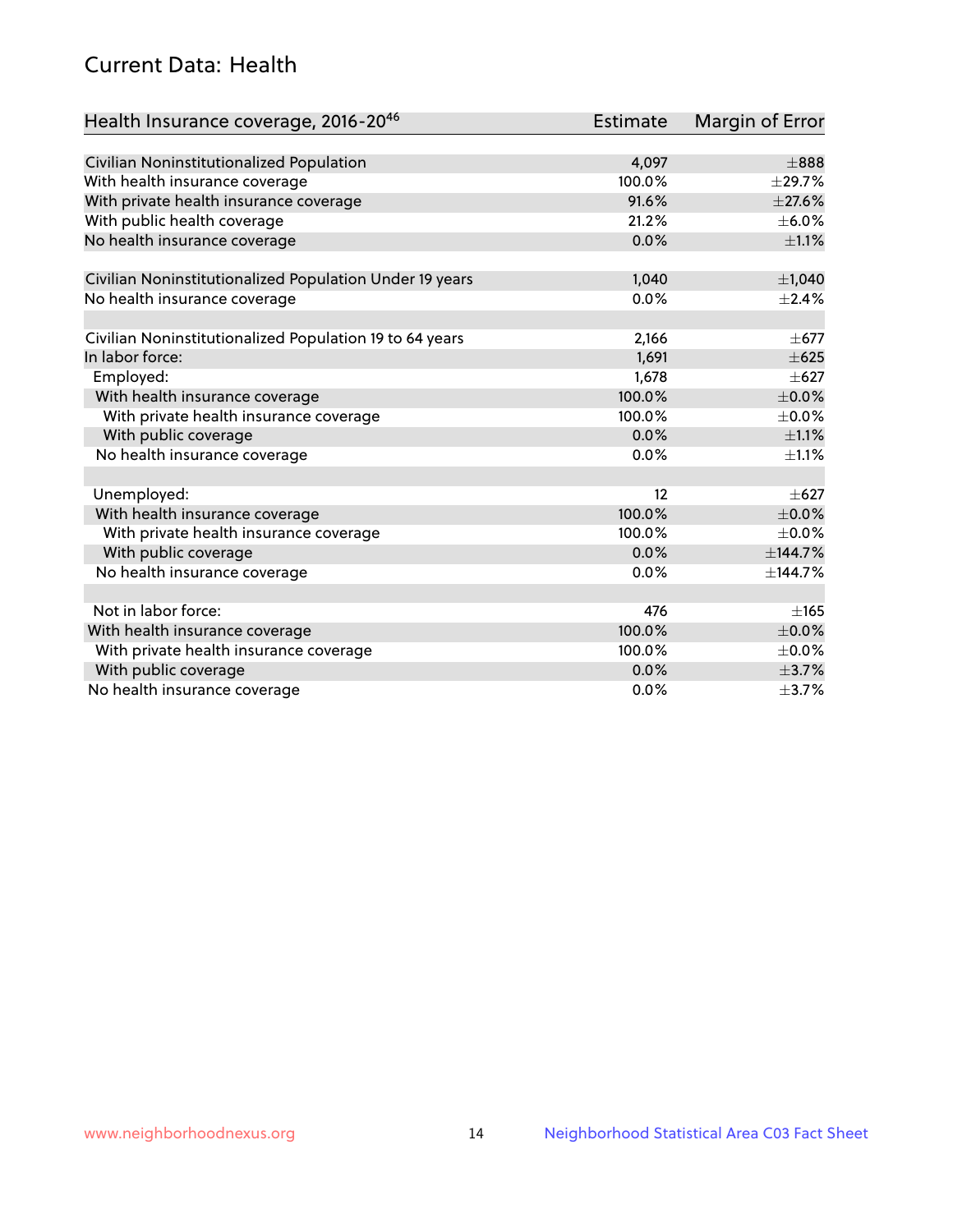#### Notes:

- 1. Source: U.S. Census Bureau, Decennial Census 2000, SF1 tables P8, P12; American Community Survey, tables B01001, B03002
- 2. This category includes Pacific Islanders, Native Americans and Alaska Natives, people who identify as some other race, and those who identify as bi/multi racial.
- 3. Source: U.S. Census Bureau, Decennial Census 2000, SF1 tables P15, P16, P18, P19; American Community Survey, tables B11001, B11005, B11003
- 4. Source: U.S. Census Bureau, Decennial Census 2000, SF3 table P37; American Community Survey, table B15002
- 5. Source: U.S. Census Bureau, Longitudinal Employer-Household Dynamics Residential Area Characteristics, Table JT01 (Primary Jobs); Workplace Area Characteristics, Table JT00 (All Jobs)
- 6. Source: U.S. Census Bureau, Decennial Census 2000, SF3 tables P52, P87; American Community Survey, tables B19001, B17001
- 7. Source: U.S. Census Bureau, Decennial Census 2000, SF1 tables H3, H4; American Community Survey, tables B25002, B25009
- 8. Source: U.S. Census Bureau, Decennial Census 2000, SF3 table H44; American Community Survey, tables B25044
- 9. Source: Atlanta Police Department, COBRA; U.S. Census Bureau, American Community Survey, table B01001
- 10. Source: U.S. Census Bureau, American Community Survey, table B01001
- 11. Source: U.S. Census Bureau, American Community Survey, table B03002
- 12. Source: U.S. Census Bureau, American Community Survey, table B05002
- 13. Source: U.S. Census Bureau, American Community Survey, table B05003
- 14. Source: U.S. Census Bureau, American Community Survey, tables B19001, B19025, B19051, B19061, B19055, B19065, B19059, B19069, B19056, B19066, B19057, B19067, B22001, B19101, B19127
- 15. Source: U.S. Census Bureau, American Community Survey, tables B19201, B19214, B20017, B19313
- 16. Source: U.S. Census Bureau, American Community Survey, table B17010
- 17. Source: U.S. Census Bureau, American Community Survey, tables B17001, B17006, B17021, B17007. Table totals may be lower than the total population, as they are based on the population for whom poverty status is determined.
- 18. Source: U.S. Census Bureau, American Community Survey, B17001H, B17001B, B17001D, B17001I. Table totals may be lower than the total population, as they are based on the population for whom poverty status is determined.
- 19. Source: U.S. Census Bureau, American Community Survey, tables B23001, B23008
- 20. Source: U.S. Census Bureau, American Community Survey, table C24030
- 21. Source: U.S. Census Bureau, American Community Survey, table C24010
- 22. Source: U.S. Census Bureau, American Community Survey, table B24080
- 23. Source: U.S. Census Bureau, Longitudinal Employer-Household Dynamics Origin-Destination Data, Tables JT00 Main and JT00 Aux
- 24. Source: U.S. Census Bureau, Longitudinal Employer-Household Dynamics Origin-Destination Data, Tables JT00 Main and JT00 Aux
- 25. Source: U.S. Census Bureau, Longitudinal Employer-Household Dynamics Origin-Destination Data, Tables JT00 Main and JT00 Aux
- 26. Source: U.S. Census Bureau, Longitudinal Employer-Household Dynamics Origin-Destination Data, Tables JT00 Main and JT00 Aux
- 27. Source: U.S. Census Bureau, American Community Survey, table B14001
- 28. Source: U.S. Census Bureau, American Community Survey, table B15002
- 29. Source: U.S. Census Bureau, American Community Survey, tables B11001, B11003, B11007, B11005, B09019
- 30. Source: U.S. Census Bureau, American Community Survey, tables B25002, B25003, B25004
- 31. Source: U.S. Census Bureau, American Community Survey, table B25024
- 32. Source: U.S. Census Bureau, American Community Survey, table B25034
- 33. Source: U.S. Census Bureau, American Community Survey, tables B25009, B25008, B25003
- 34. Source: U.S. Census Bureau, American Community Survey, table B07003
- 35. Source: U.S. Census Bureau, American Community Survey, table B25075. This value is self-reported and may differ from home values as determined by the County Tax Assessor.
- 36. Source: U.S. Census Bureau, American Community Survey, table B25081
- 37. Source: U.S. Census Bureau, American Community Survey, table B25087
- 38. Source: U.S. Census Bureau, American Community Survey, table B25091
- 39. Excludes units where Selected Monthly Owner Costs as a Percentage of Income cannot be computed.
- 40. Excludes units where Selected Monthly Owner Costs as a Percentage of Income cannot be computed.
- 41. Source: U.S. Census Bureau, American Community Survey, table B25063
- 42. Source: U.S. Census Bureau, American Community Survey, table B25070
- 43. Excludes units where Gross Rent as a Percentage of Income cannot be computed.
- 44. Source: U.S. Census Bureau, American Community Survey, tables B08101, B08013
- 45. Source: U.S. Census Bureau, American Community Survey, table B25044
- 46. Source: U.S. Census Bureau, American Community Survey, tables B18135, B27011

The dagger (†) symbol denotes values that cannot be computed.